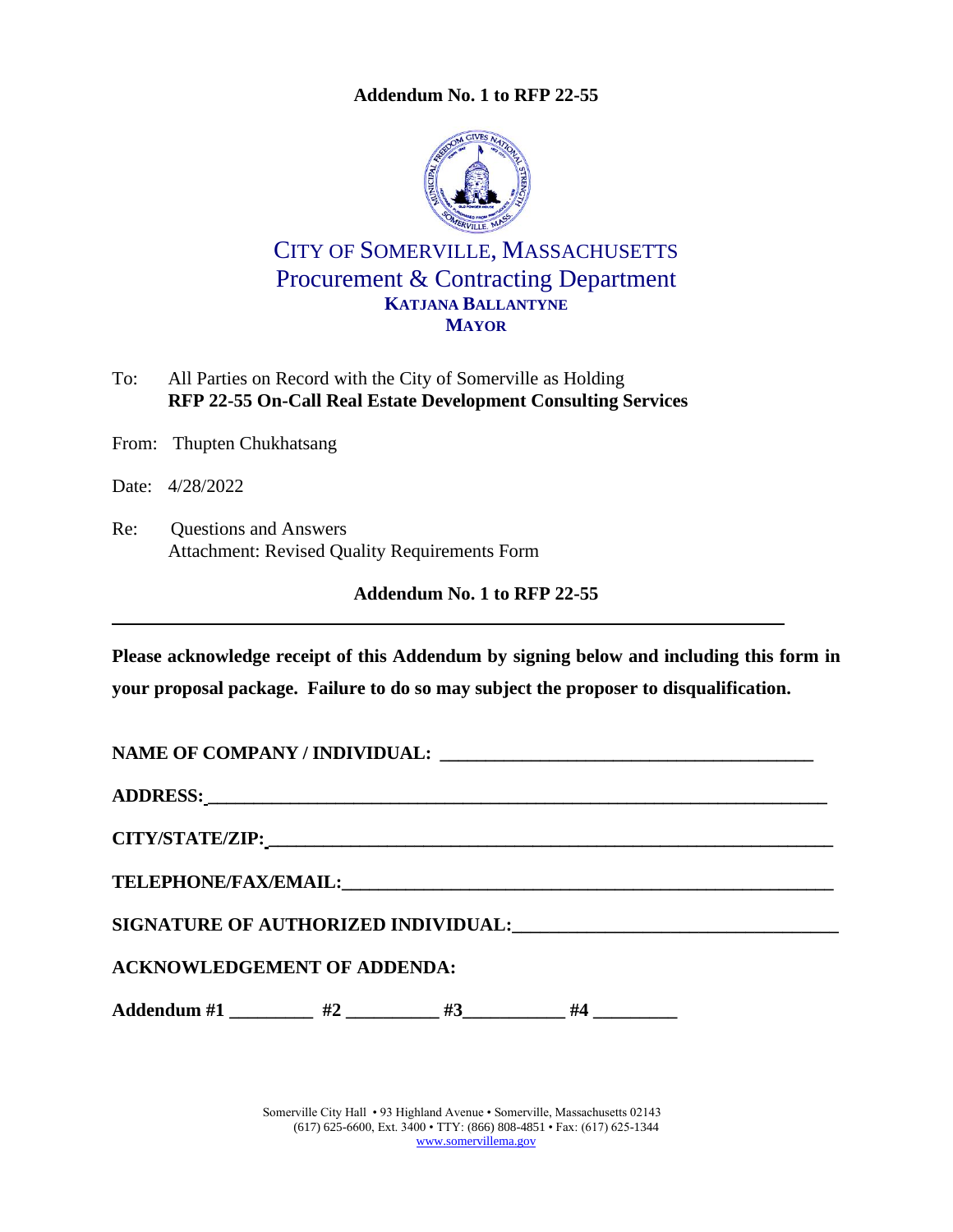#### **Questions & Answers:**

1. We would like to confirm the City's intent behind the Quality Requirements, as two of the three mandatory requirements relate to being a certified appraiser. It would seem these requirements would disqualify firms that are not certified appraisers. We understand that previous on-call real estate advisory service RFPs issued by the City of Somerville did not specify this standard, and wanted to understand any detail available about why the City feels it is paramount that an appraiser provide the requested advisory services, as appraisals are not mentioned elsewhere in the RFP. Would firms that are not certified appraisers need to partner with appraisal firms in order to be complaint with the quality requirements?

Response: This was a mistake on the City's part and we are asking you to disregard the initial quality requirements and use the revised quality requirements form (attached below).

2. The scope of services described covers many activities that we consider to be brokerage services typically compensated by a commission. Would the City consider other compensation formats instead of the hourly rates called for in the proposal? Specifically, a commission or other "success" fee?

Response: No. The City will not accept other compensation formats. Please provide the hourly rates for the proposed team. These rates will be applied for the actual project that are assigned.

3. BidExpress requires a significant amount of personal information including a copy of a driver's license in order to submit proposals, as well as the \$40 fee. Our team is not comfortable uploading personal information to this website, particularly when we are submitting as a corporation, not as individuals. Would the City consider receipt of electronic proposals through other means with less personal information risk such as Dropbox, WeTransfer, email, or delivery of USB drives as a last resort?

Response: The only available means to submit your proposals electronically and online would be via BidExpress.

The other method is to deliver a sealed hard copy of the proposals along with an electronic copy on a USB drive. Please refer to Section 1.3 Submission Requirements for more details.

We cannot accept proposals via Dropbox, WeTransfer, or email as these methods do not meet our public procurement requirements for a sealed process.

4. We note that the Quality Requirements 1-2 on page 13 refer to certified general real estate appraiser – is it the City's intention that appraisals will be provided on this contract? It is not mentioned in the scope of work.

Response: As per the response to queston#1, appraisals and licensed appraisers are not part of the requirements for this RFP. Please disregard the initial quality requirements form and use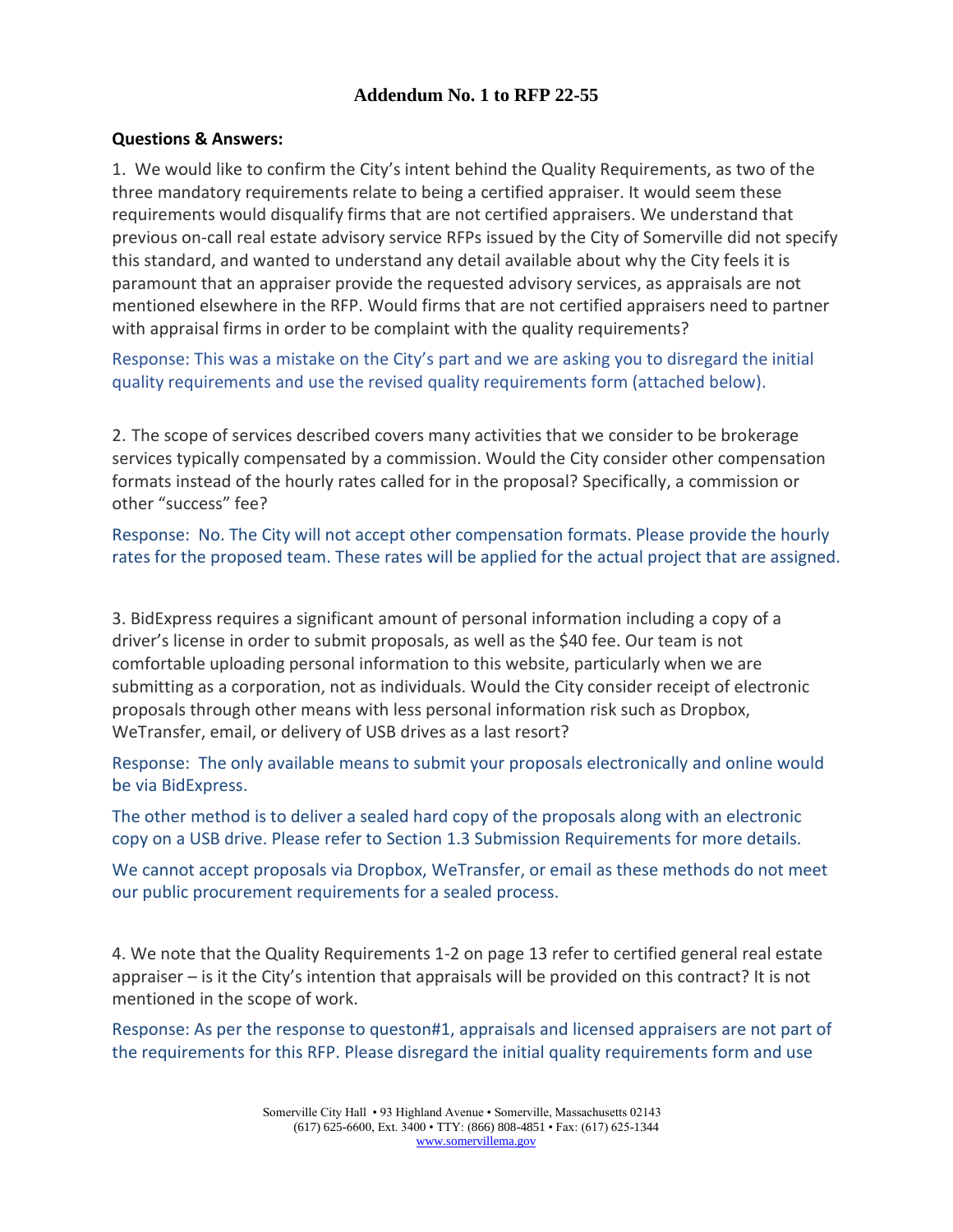the Revised Quality Requirements Form for this RFP attached below. The Revised Quality Requirements Form should be completed and submitted with your sealed proposals.

5. Could the City extend the due date for this RFP submission?

Response: The City does not anticipate extending the submission due date.

6. RFP page 8 of 41 states, "The City will award the contract to the most responsive and responsible Offeror." which suggests one firm will be awarded the contract. However, RFP page 10 of 41 states, "The OSPCD- Economic Development Division will utilize a house doctor contract and the OSPCD may, in its sole discretion, select more than one Consultant with which to contract." Please clarify: Is the City's preference to select one firm for the contract or to select multiple firms for a bench contract?

Response: We may select one or multiple firms.

7. RFP page 5 of 41 states, "The City may interview the top ranked candidates as part of the evaluation process." However the RFP schedule on RFP page 3 of 41 does not indicate there will be interviews between proposal submission on 5/4 and anticipated contract award on 5/11. Does the City expect to hold interviews from 5/4-11?

Response: If the City decides to interview firms, it will take place during the week of May 9th. We may require more time to make a contract award, based on the timing of the interviews, if required.

8. Is there a firm currently providing real estate advisory services for the City? If yes, which firm?

Response: Yes. Both HR&A Advisors and Abramson & Associates have contracts with the City of Somerville to provide real estate advisory services.

9. Does the City have specific projects it anticipates undertaking as part of this contract? If yes, could the City provide a list of the projects?

Response: Gilman Square Neighborhood Implementation, Winter Hill Urban Renewal Plan implementation, and 90 Washington Street are three projects that the City is currently undertaking. This list may expand to more projects over the course of the next three years.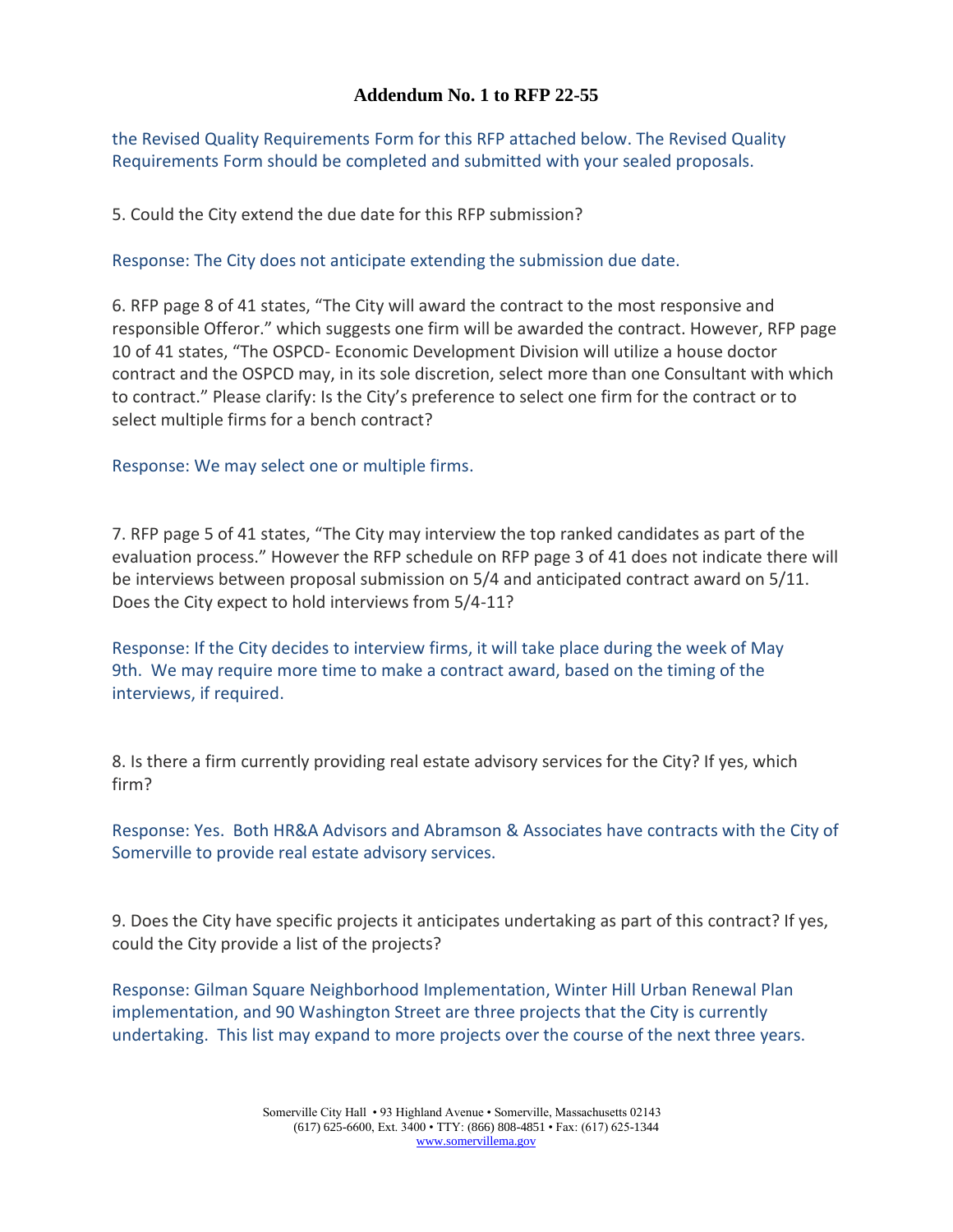10. What technology does the City employ in the management of its real estate portfolio?

Response: The City does not utilize specific technology to manage it's real estate portfolio. The vast majority of the work contemplated under this contract is to advise the City on redevelopment projects and not to manage real property assets.

11. Does the City engage or intend to engage specialist service providers in such aligned areas as urban design, construction cost estimation and affordable housing outside the real estate development consultant contract or do you want the real estate development consultant to provide such specialists within its proposal?

Response: The proposer may choose to round out their team and capabilities by aligning with additional subconsultant specialists. However, it's not required.

> **Attachment: Revised Quality Requirements Form (on next page) Please complete and submit this form with your proposal submission.**